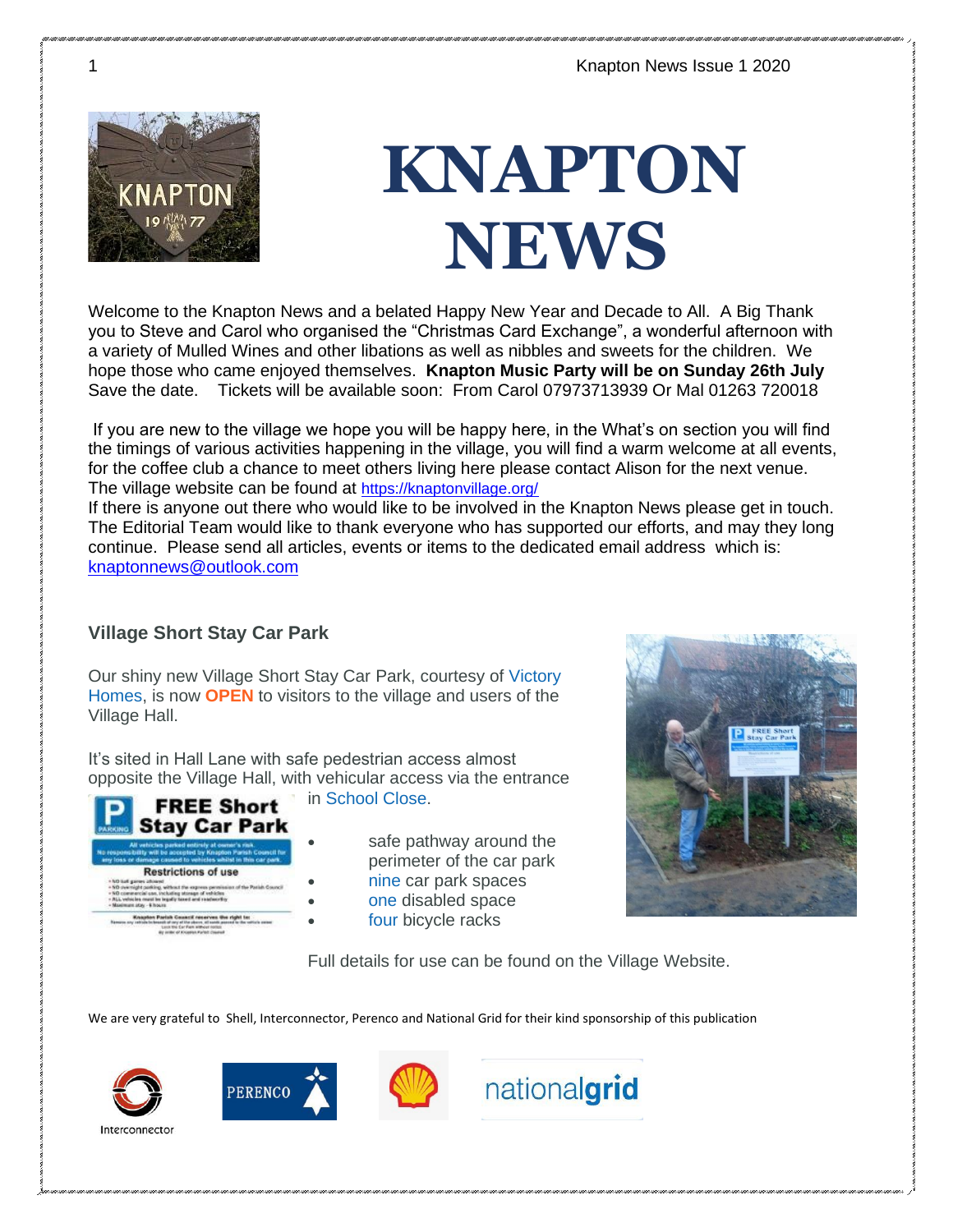

**Knapton Parish Council** WORKING FOR A BETTER TOMORROW

#### **THE BALL'S IN PLAY…**

A lot has happened in the 9 months since your current Parish Council was elected.

Fresh new faces have injected energy and enthusiasm which has resulted in the exciting approach adopted by the current council, which is driven by the desire to be addressing and resolving the concerns of our parishioners.

In the past, some issues were thought to be too difficult or expensive for the Parish Council to handle but I'm pleased to say that since May 2019, a re-energised council has faced them all head-on and got on with dealing with them, including;

- road safety Issues such as;
	- $\circ$  speeding in Hall Lane and Knapton Road, a new SAM2 camera about to be brought on-line
	- o re-designing the junction of Hall Lane & Knapton Road, and
	- o extending the speed limit in Hall Lane

We have approval from Highways and the support of both the Police and our new local MP to get on with both of these projects. Most of the funding is in place, thanks to our **Village Fete Committee**, **Victory Housing** and local government grants. How long it will take to make the changes is completely dictated by the Highways Department, but the ball is in play.

- working with Victory Housing to resolve the obstacles and challenges surrounding the new Wilds Way development and its impact on School Close, including opening our new Village Short Stay Car Park and re-siting the Millennium Beacon
- completing the improvements to the village playground which involved refurbishing the old play units and adding two more bigger play units, then having to deal with the mindless vandalism that followed
- developing a fresh new website designed for the whole village where you can read more about our progress and contribute your thoughts at:

#### **http://www.knaptonvillage.org**

Our new village website is growing into so much more as we bring together the Parish Council, the Village Hall & Fete committees, the Church and MADRA.

Diarise village events, find out what's happening in the Village Hall, dig into our village history or use our genealogy records to dig into your own, re-discover forgotten footpaths, walks and Quiet Lanes… and so much more.

It's your village, your website and we would love to hear from you.

Of course, if you'd like to be part of it and get involved, you can always come along to our Parish Council meetings, hear what's going on and have your say.

We hope to see you there.

*Peter Neatherway*

Chairman Knapton Parish Council

> Parish Clerk; Verbena Cottage, The Street, Knapton, Norfolk, NR28 0AD Telephone: 01263 720356 :: E-mail: dee.holroyd@knaptonvillage.org Website: www.knaptonvillage.org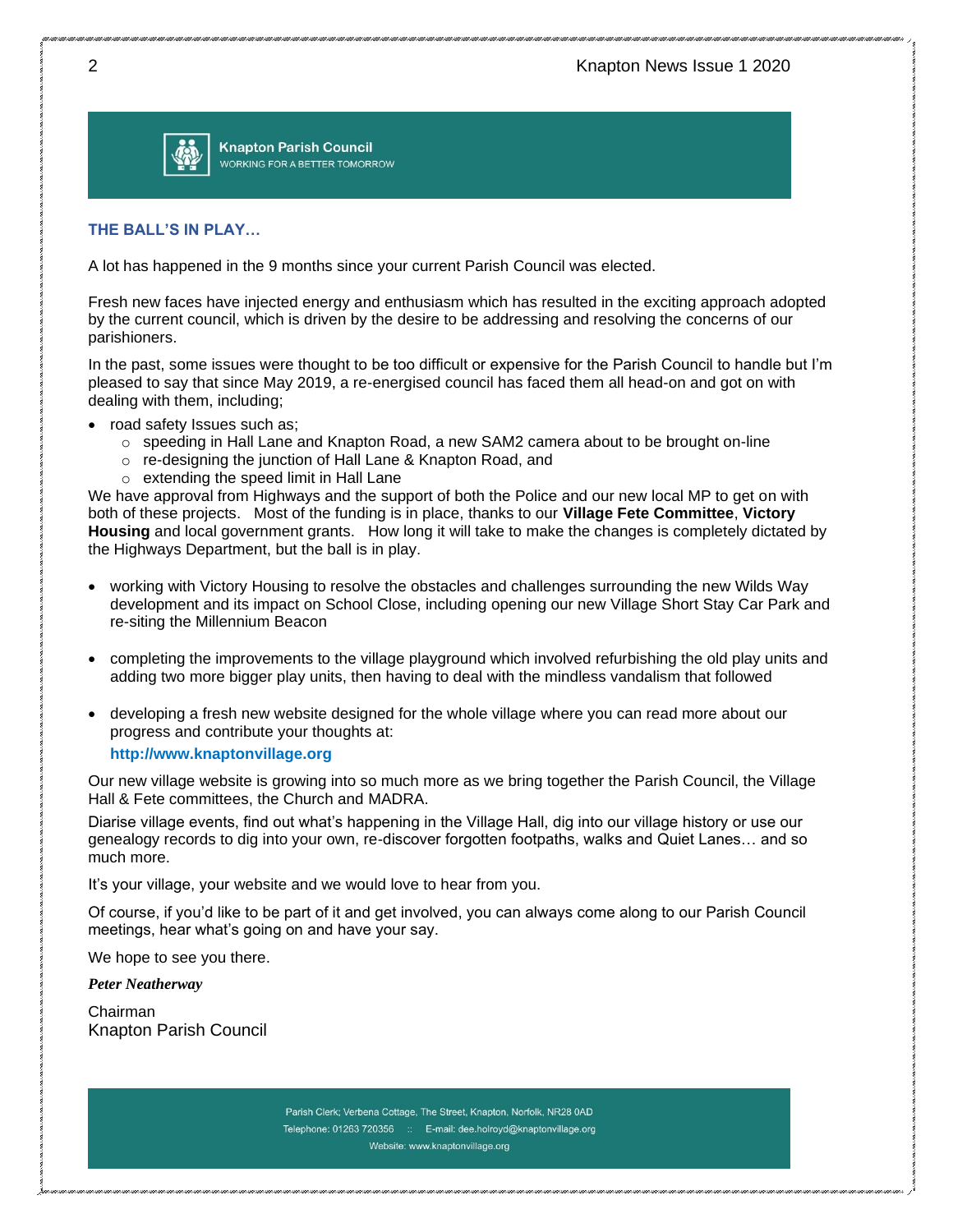### **Parish Council Report – February 2020**

No doubt the first thing the village will notice is that the Car Park is up and running at last. Knapton Parish Council has signed a Licence Agreement with Victory Housing Trust, who remain the owners of the car park. A sign at the entrance explained conditions of use. Anyone requiring overnight parking can obtain a permit (for one night only) from the clerk. The park would be left unlocked unless use of it was being abused, in which case locking, without notice, could take place.

Another approach would be made to Mundesley Parish Council. We hope they might share the cost of cutting the path from Knapton to Mundesley, which had been seen to be well used hopefully by some intending to spend money in Mundesley.

Some funding was available for a VAS machine in Knapton, but this would cover only part of the cost. Our Chairman has been in talks with Highways about the possibility of extending the 30mph limit to the south end of Hall Lane and restructuring the junction of the B1145, Hall Lane and The Street. It was hoped the latter would prevent traffic from driving straight onto Hall Lane from the B1145, without signalling or slowing. Both projects could be carried but at a large cost to the Parish Council.

The Parish Council has sent a letter of thanks to Tracey Tuttle at Bacton Gas for the excellent lunch, which was enjoyed by many of the Knapton residents, at the end of January.

Our Chairman had written to our MP requesting Knapton be used as a test bed for Broadband, which would result in better internet speeds. Liz Winter had registered the church tower as a position for an aerial but had had no response to date.

Concern was expressed about the proposed caravan park in Paston which could generate extra traffic using The Street. Currently the owner of the land was seeking to open the site to five caravans at a time, all members of The Caravan and Motorhome Club.

Dee Holroyd Parish Council Clerk

### **Anglian Water In Your Area Notification**

We're planning to carry out some essential work in your area.

For full details, please visit[:https://inyourarea.digdat.co.uk/AnglianWater?id=MaintenanceAndImprovements.](https://inyourarea.digdat.co.uk/AnglianWater?id=MaintenanceAndImprovements.1605) [1605](https://inyourarea.digdat.co.uk/AnglianWater?id=MaintenanceAndImprovements.1605)

Name: Knapton First Time Sewerage Scheme Status: Planned Estimated Start Date: 18/06/2020 Estimated Completion Date: 18/06/2021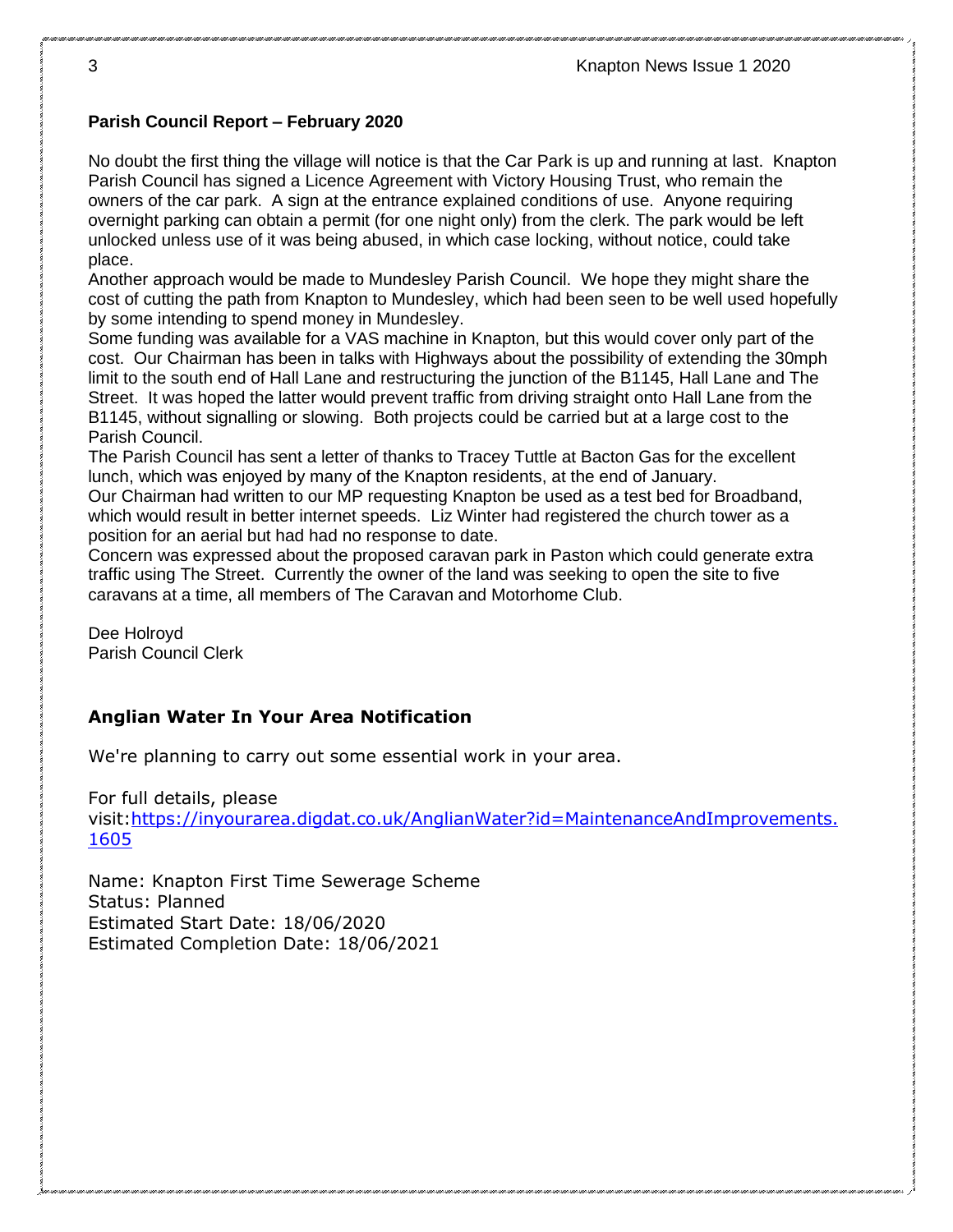### Dear Knapton Residents

I am writing to you to as a valued and loyal member of Knapton community to ask for your help to keep the doors of our parish church open and the bells ringing.

As a small congregation we find that we are struggling to meet the expenditure in terms of the maintaining, upkeep and general running costs to preserve the fabric of the church; for example a share of one paid clergy member, insurance, electricity, church and churchyard maintenance and so on. We want to ensure that the church and churchyard are kept open, for not just the regular churchgoers, but our whole community.

I am hopeful that you would like to see, like us, the church continue to serve the community as a focal point of the village that acts not just in terms of weekly services for all, but also as a tourist attraction and venue for special events and service such as Easter and Christmas, as well as village weddings, baptism, funerals and concerts.

If you would like to become a Friend of Knapton Church and/or donate time or financially then please contact Liz on 722271 or Allison on 720826. If you'd like further information or wish to chat about how you can help keep Knapton's church at the centre of our community then Rev Andrew would be happy to hear from you [revandrewjones@gmail.com.](mailto:revandrewjones@gmail.com)

Thank you for taking the time to read this and I hope our church can continue to be an important part of your community life.

### *Rev Andrew, Rector*

### **Church Warden's Whispers**

Everyone is welcome to the Services which are well attended. There was an extra service which took place in Knapton on the 1<sup>st</sup> December when the Group Service moved to Knapton as there was heating problems in Mundesley.

The Village Candlelight Carol Service was on Sunday 22<sup>nd</sup> December at 6.30pm, it was very well attended with over 100 in the congregation. We enjoyed the mulled wine and mince pies, our thanks to Allison and David who organised the mulled wine. Allison and Vi were very busy decorating the church it looked lovely and there were many compliments. Thanks also to the Hammond Family who provided the lovely Christmas Tree, and decorated it too. A big thank you to all who contributed Wine and Mince Pies, those left after Christmas Day were taken to the Christmas Day Lunch at Mundesley Church Rooms. The Christmas Day service was led by Betty Taylor and it was a very family-oriented service with lots of carols and enjoyed by all. On Sunday 30<sup>th</sup> December Knapton hosted the Group Service and there were many compliments made on the decorating of the church. The regular patten of services will continue through to Easter, with Mothering Sunday Service being a Morning Prayer.

### **"Knapton Then and Now"**

This year's fundraising event in the church is to upgrade the wiring and up-lights to conform with modern standards, and also to install an audio system to help at events as well as services. The event will take place during the first week of August  $1<sup>st</sup>$  to  $8<sup>th</sup>$ . The theme for our Heritage week is "Knapton Then and Now" this can cover most items of heritage in the village. With this in mind Alison Glaze who is our resident village historian with June and Richard Wild, has asked if anyone has any old photos of the village and/or their house for our 'Then and Now' display. She is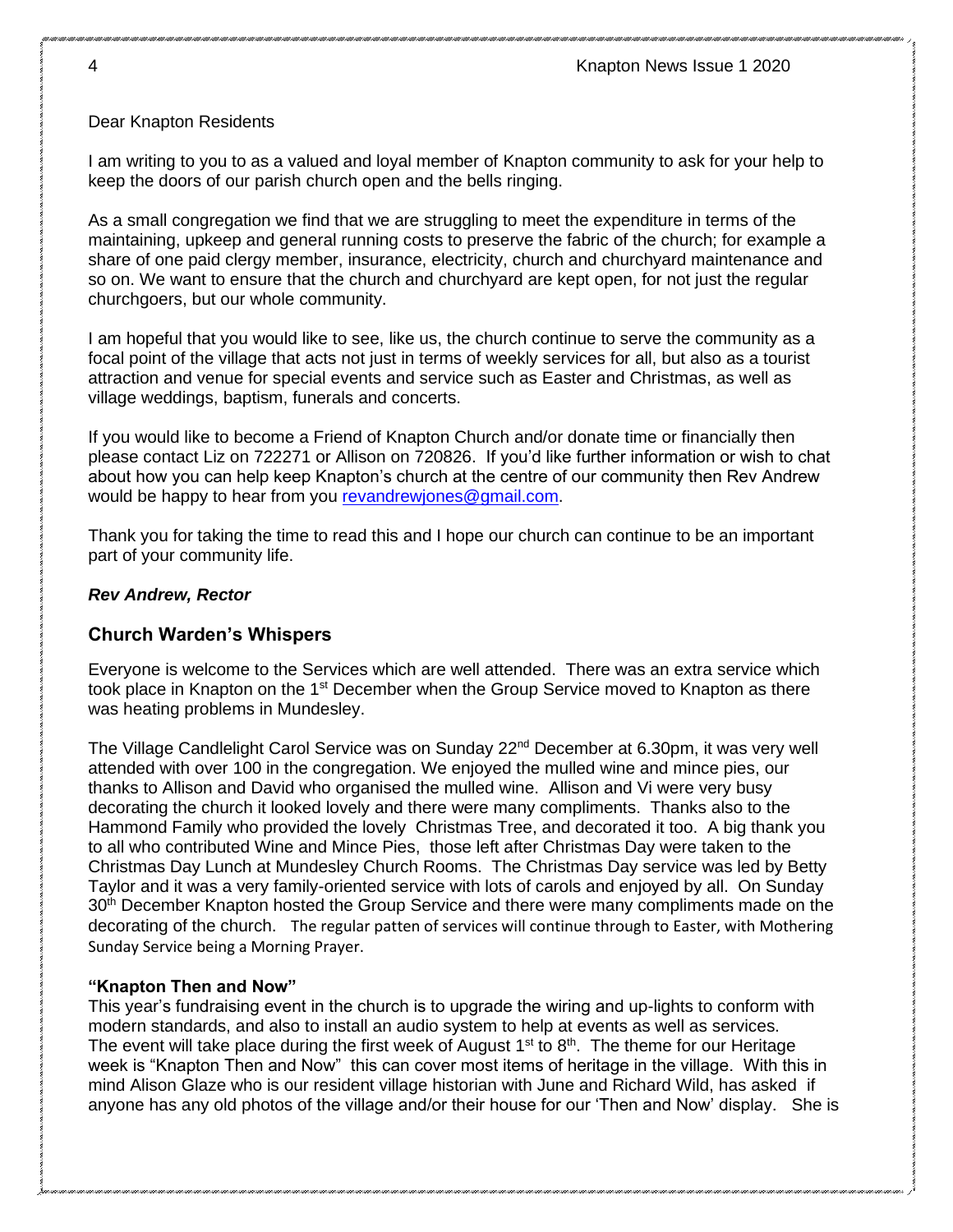5 Knapton News Issue 1 2020

looking for photos of the village even, 30 or 40 years ago but older if possible! If you have one and we could take an up to date picture for the now that would be most appreciated. Another thought is if you have an old property and have a copy of the original deeds or estate agents advertising that we could borrow or copy we would love to hear from you!! All donations gratefully received and any other contributions with the 'Then and Now' Theme that relate for Knapton. We would also like to decorate the church with flowers for the event, if you would like to take part please let Liz or Allison know.

#### **\*\*\*\*\*\*\*\*\*\*\*\*\*\*\*\*\*\*\***

### **Knapton Village Hall**

A plea to everyone in Knapton Village.

The village hall is a huge asset to our village and needs to be used! It can be hired very cheaply. You can host your own party, club or meeting there. It has a fully functioning kitchen and a seating capacity of at least forty. It is dry, light, airy and warm. So what are you waiting for?

But there is still some work to be done. For whilst we have thoroughly restored the main hall there is a small area of roof at the rear that is going to cost £1000.00 to repair properly. With this in mind we are arranging a quiz and chilli night for the evening of 24th April when for £7.50 you will be regaled with first-class home-made chilli con-carne and vegetarian options. Plus, cheese and any puddings, you might like to bring along. On evenings like this it's wonderful how people enjoy themselves in the hall but also are so generous in their support of the raffle. Of course, evenings such as this don't just happen. If anyone in the village would like to help this or any occasion please, please, tell me

Nick Holroyd Chairman of village hall committee - 01263 720356

#### **New Hire Charges from 1st April**

**Sessions :** Morning 9:00 a.m. to 1:00 p.m. Afternoon 1:00 p.m. to 5:00 p.m. Evening 5:00 p.m. to 9:00 p.m.

**Village Hire: (i.e. Clubs)**

£12.00 per session without heating - Heating £1 per hour.

**Private Hire: - Functions etc** £30.00 without heating – Heating £1 per hour

**Organisations outside village:** (morning or afternoon) £20.00 without heating – Heating £1 per hour

#### **Table Hire only: £20.00 (All) Hire of Chairs** £1 per chair.

### **All booking enquiries to Mrs Mary Renwick-Forster (Booking Secretary) on 01263 720 908**

The hall is managed and maintained by volunteers and receives no funding. The programme of refurbishment is made possible by fundraising events such as the "Musical Garden Party" held in the walled garden of Knapton Hall; "Harvest Supper"; Cheese and Wine evenings and by the revenue from hire of the hall to local groups etc.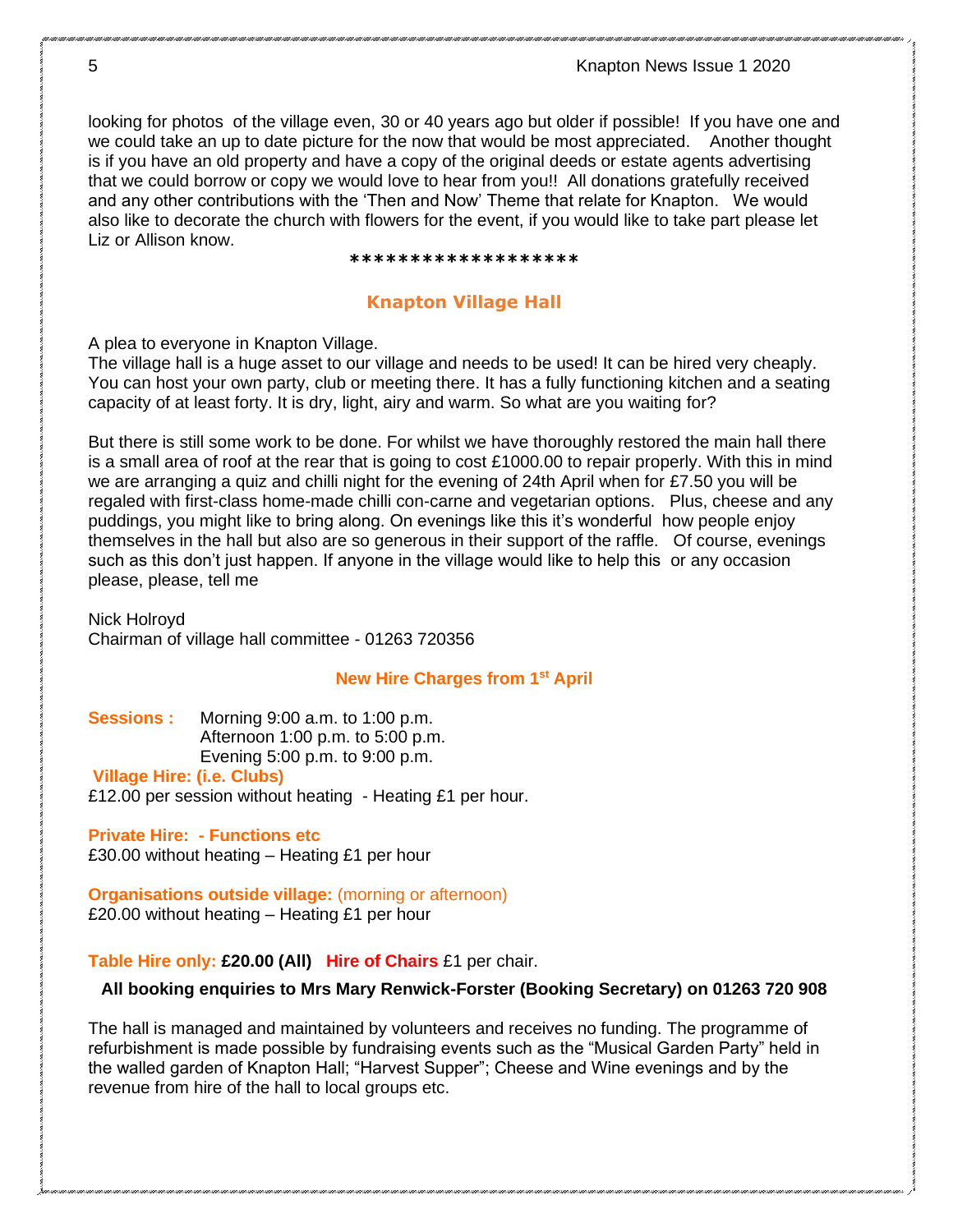### **REGULAR EVENTS:**

ZUMBA Gold 10 – 11am – Seated ZUMBA 1130 – 1230 TUESDAYS WEEKLY Knapton Women's Own 2.15 pm 1st Tuesday of each Month The Knitting and Stitching Group 1.30 pm  $2^{nd}$  and  $4^{th}$  Wednesday Parish Council 7.30pm 1<sup>st</sup> Tuesday (unless advertised as differently) Mundesley Players Fridays and Sundays (When in rehearsals)

### **Zumba At Knapton**

What a fabulous year we have had. Every Tuesday morning there is a stirring in the village when the Village Hall is turned into a stress-free zone full of fun & laughter. We move to Latin rhythms; we sing along to Rock numbers& we also have fun with a few themed weeks such as Pirates & Halloween where the music reflects the theme.

Who can forget the fete when, after the warmup the skies opened but there was no stopping us!!! We were on our feelgood wave determined to see our exercise through! After that



performance I was asked to put in not one but two extra classes into the mix.

Swing & Stretch is based on The Laban Technique. This is much more about loosening joints & stretching out areas of our bodies, still using music to motivate our movement exercising selective areas of our bodies.

An evening Zumba Gold class takes place on a Wednesday evening. This is slightly more high energy to help shake off that mid-week work feeling & push you through to the weekend. Fancy having a go. Come & join us - your first class is free!!



### **Knapton Knitters Christmas Lunch.**

"Knapton Knitters ended the year with a Christmas Lunch, Secret Santa and quiz. We have had a busy year fundraising and knitting for various charities. A selection of blankets, hats and cardigans were delivered to Halsey House in time for Christmas, members will be busy knitting and crocheting more lap blankets, hats, twiddle muffs etc, for the N&N and various nursing homes and daffodils for MacMillan Cancer research. If you a wish to contribute and join in with this challenge, you are very welcome to either come along to one of our meetings or knit from home if you wish. All donations of wool, fabrics etc, are gratefully received.

The Christmas Bazaar for Air Ambulance raised a total of £377.70 which exceeded all expectations, Thank you to all who came along and gave us your support. We never know when may need this service so please continue to help support it.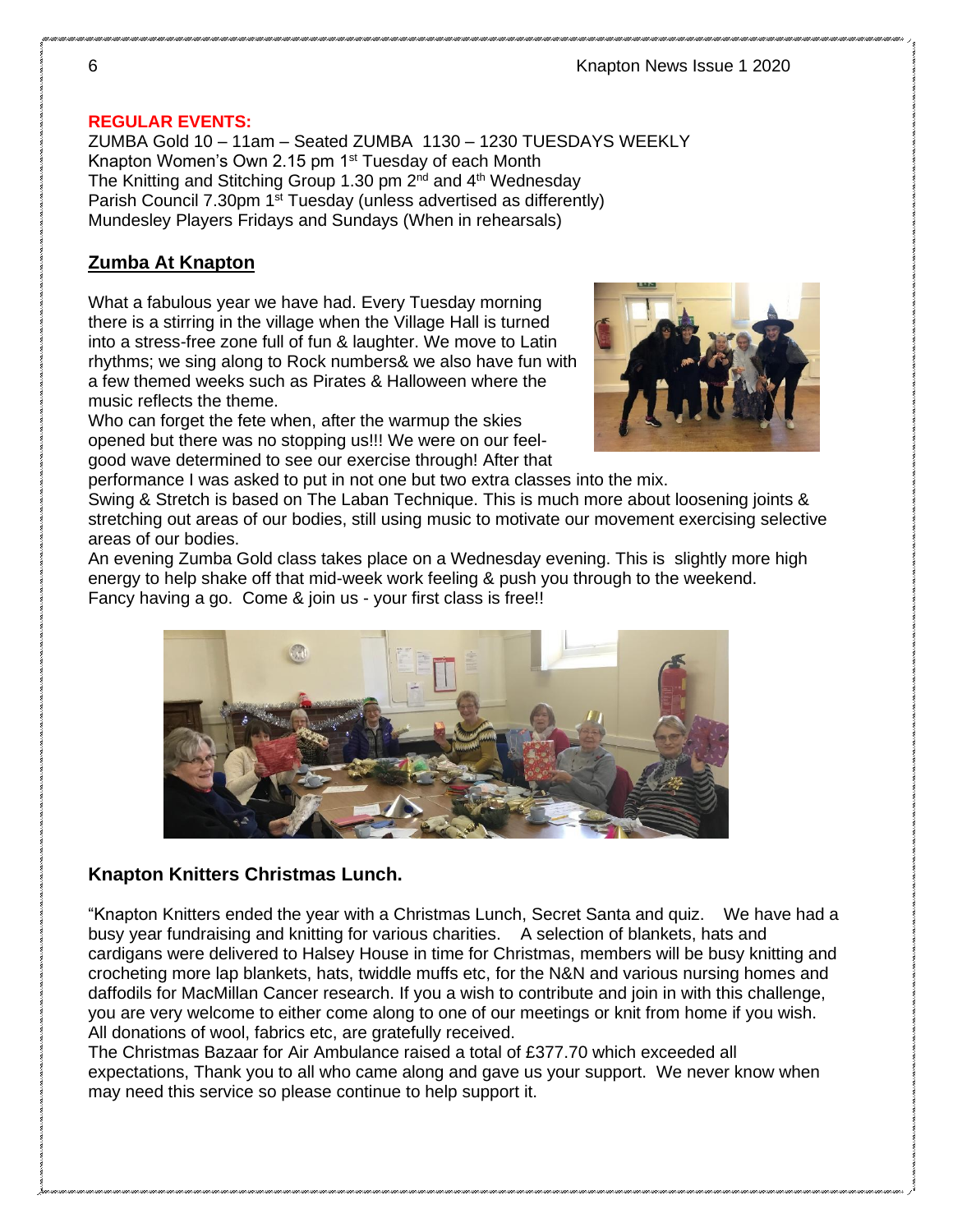If you are a sewer, stitcher, crafter or are new to the village, why not come meet new friends and say hello. You don't have to live in Knapton to join in. We will be pleased to see you. We meet on the 2nd and 4th Wednesday of each month except August, Dec and Jan.

Happy New Year!! Anna Ovenden Organiser.

### **2020 Cancer Unit Appeal Bringing the best care closer to home Cromer Community and Hospital Friends need to raise** £350,000

to purchase equipment and furniture for the new North Norfolk Centre at Cromer Hospital

1 in 2 people will develop cancer in their lifetime. It is extremely likely that you or someone you care about has been or will be affected.

Currently, if you reside within North Norfolk and are suspected of having cancer, your diagnosis and treatment will take place at the Norfolk and Norwich University Hospital. However, we are delighted to announce that March 2021 will mark the opening of the new North Norfolk Macmillan Centre at Cromer Hospital. Patients residing in the towns and villages across North Norfolk will then be able to avoid the numerous lengthy journeys to the NNUH, often while feeling unwell. They will have speedy access to firstclass diagnosis and treatment of cancer closer to their home. The new services available will include Prostate Biopsy, Chemotherapy and Oncology. The new Centre will also provide 20,000 clinic, diagnostic and treatment visits per year.

The building cost is being shared by NNUH and Macmillan Cancer Support. Nevertheless, further funding is still required to purchase the highly specialised equipment, furniture etc. at an estimated cost of £500,000. Cromer Community and Hospital Friends (CCAHF) have accepted the challenge of raising this money.

The wonderful generosity of the public over the past year by fundraising and bequests to CCAHF has resulted in raising £150,000 towards our target. However, that leaves us with £350,000 still to raise in the next 12 months – a very ambitious figure for a small charity. We are certain that, with your enthusiastic assistance, we can work together and make this goal a reality.

Please support the 2020 Cancer Unit Appeal in any way you can – by donating, fundraising, being sponsored etc. Every £1 raised is truly appreciated and will make an immense difference to cancer care in North Norfolk.

To donate\*: <http://easydonate.org/HLVP01>

To donate via text: Text HLVP01 to 70331 to donate £3 Text HLVP01 to 70191 to donate £10 Or contact: [info@cromercommunityhospitalfriends.co.uk](mailto:info@cromercommunityhospitalfriends.co.uk) Tel: 07498 470199 For more information: www.cromercommunityhospitalfriends.co.uk

\*Fundraising, payments and donations will be processed and administered by the National Funding Scheme (Charity No: 1149800), operating as DONATE. Texts will be charged at your standard network rate. For Terms & Conditions, see [www.easydonate.org](http://www.easydonate.org/)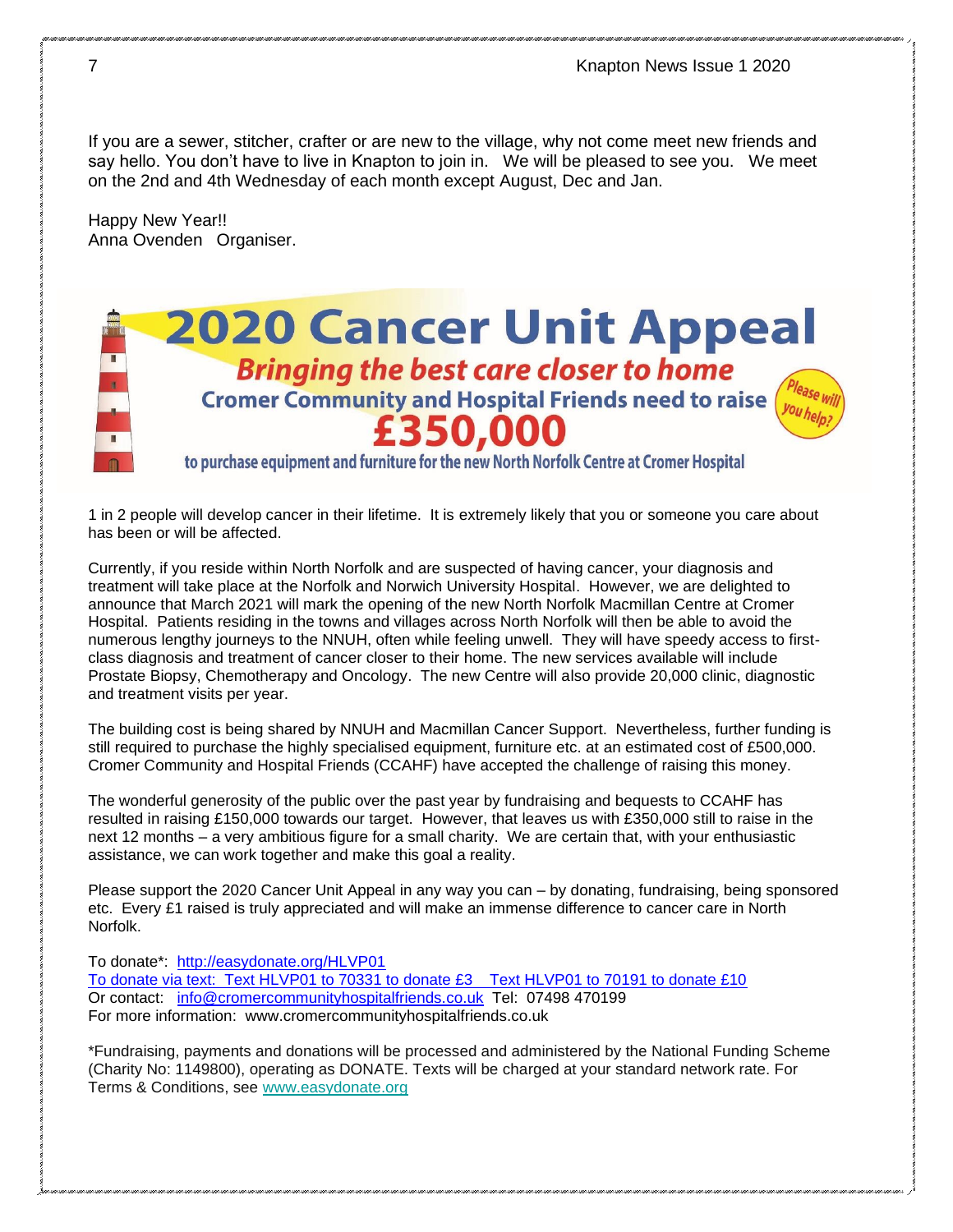8 Knapton News Issue 1 2020

### **Mundesley SSAFAgettes**

Invite you to join them for a

## **Coffee Morning & Stalls**

Wednesday 15th April 2020  $10 - 1$  pm at Coronation Hall Cromer Road Mundesley **NR11 8DD**

### **ENTRY FREE**

All money raised will go to SSAFA Norfolk to support the Service and Ex-Service community in Norfolk

**Unfortunately, this event has been POSTPONED on directions of SSAFA Head Office due to current medical issues.**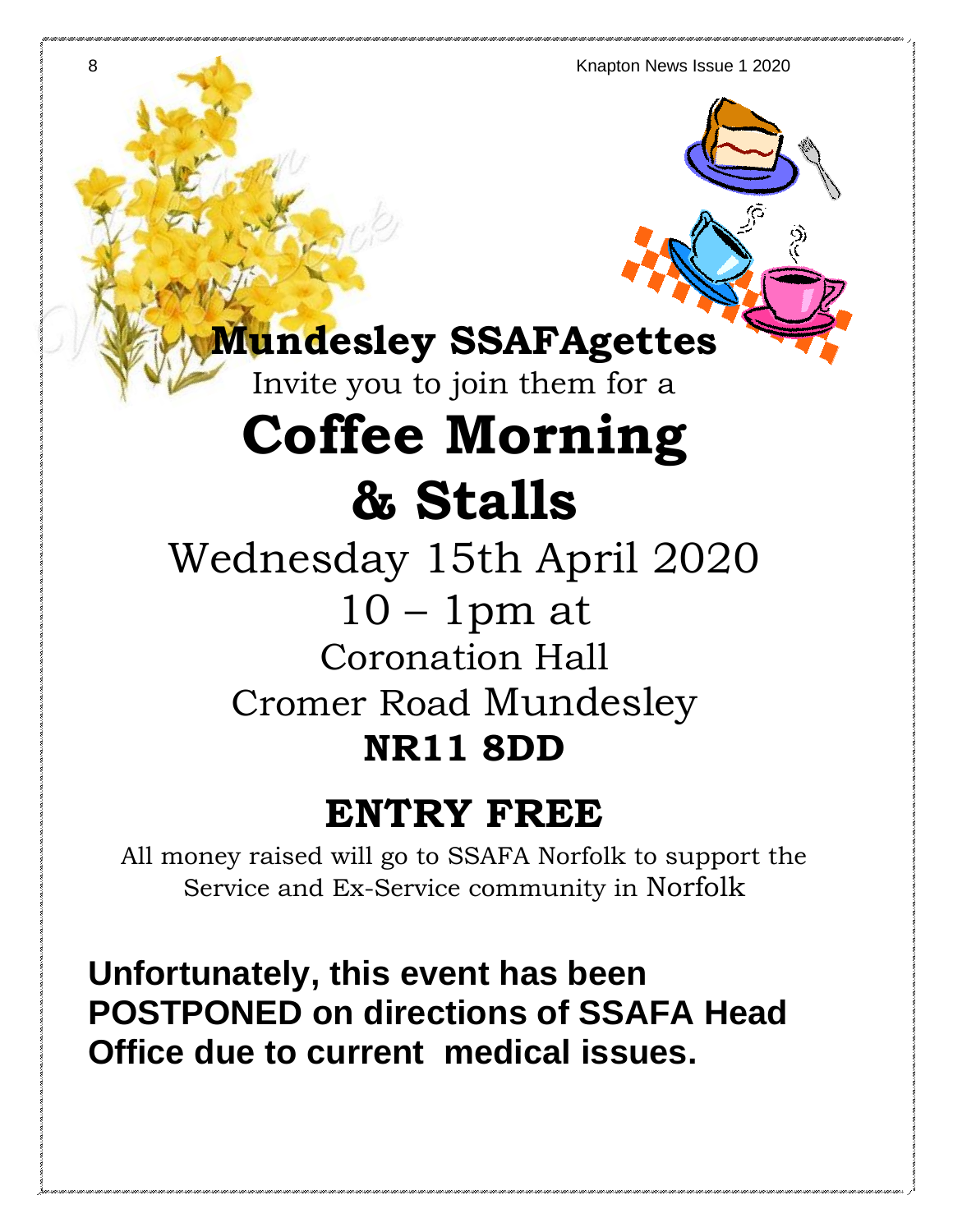



### **ADDITIONAL TRUSTEES REQUIRED**

Cromer and District Foodbank is a voluntary Christian organisation and a registered charity operated as a company limited by guarantee. The board of directors of the company are also trustees of the charity. We supply food and other forms of support to those in need across the whole of the North Norfolk Area from Stalham to Holt and inland to Aylsham

We currently have 6 trustees and are looking to increase this, and we are particularly keen to recruit members who have one or more of the following skills and/or experience: finance and accountancy, human resources (especially working with volunteers), legal, and public relations.

Trustee meetings are held monthly at the foodbank premises in Cromer, at present in the afternoon but this can be reviewed if necessary. The posts are voluntary but reasonable expenses will be reimbursed.

If you are interested and would like to know more please phone Cromer and District foodbank on 07826 376343 or send an email to [info@cromerdistrict.foodbank.org.uk](mailto:info@cromerdistrict.foodbank.org.uk)

Thank you

Pete Wenham, Chair of Trustees.

The following items would be very welcome: Tinned Tomatoes, Tinned Meat, Tinned Fish, Tinned Vegetables, Tinned Potatoes, Long Life Milk – Semi skimmed or Full fat, Biscuits, Crisps, Chocolate treats, Instant Snacks – just add hot water, Sponge Pudding , Custard , Jam, Fruit Juice/Squash, Washing Powder and Liquid, Toilet Rolls, Children's Toothbrushes and Toothpaste. Currently, we have excellent stocks of **soup and baked beans**, so we do not need those items at present, although any other items will be gratefully received. **Please note that we cannot accept any fresh food or items that contain alcohol.** 

Financial donations are always welcome. Please see our website for details.

You can contact us by telephone 07826 376343 Monday to Friday 9am until 3pm. The office is open Monday to Thursday 9am until 12noon (closed on Friday).

[info@cromerdistrict.foodbank.org.uk](mailto:info@cromerdistrict.foodbank.org.uk) [www.cromerdistrict.foodbank.org.uk](http://www.cromerdistrict.foodbank.org.uk/) Follow us on [Facebook](https://www.facebook.com/CromerFoodbankTrust/) and [Twitter](https://twitter.com/Cromerfoodbank)

**NB:** There is a collection point in the Church, please drop your donations into the box and it will be taken to the collection points in North Walsham or Cromer.

### **Tales from the Compost Heap**

Happy New Growing Year 2020

We are having a very mild winter, things have been sprouting already, the rhubarb has started growing it is already 10ins.high.

The seeds for all the greens will go in soon as they need a long growing season and firm ground.

The tomato seeds for the polytunnel will go in soon but not too early as they will get very leggy.

We have not pruned all our fruit bushes and apple trees, yet I did a few when the apples came off but it is quite a performance as we have about 30 trees.

We are still eating our own apples from last year in fact I am making a apple crumble today !!

Some of the potatoes have started sprouting but just rub the shoots off and they will be fine.

We have potatoes in a large tub in the polytunnel we will be tipping them out next week ,very exciting . Also, the strawberries we have in pots are looking good.

Lots off the allotment holders have leeks and kale so we still all have a lot of food to eat before we start again. And we have lots of water stored ready for the summer.

*It is very exciting growing new seeds for a new year.*

*Happy Growing for 2020. Green Fingers*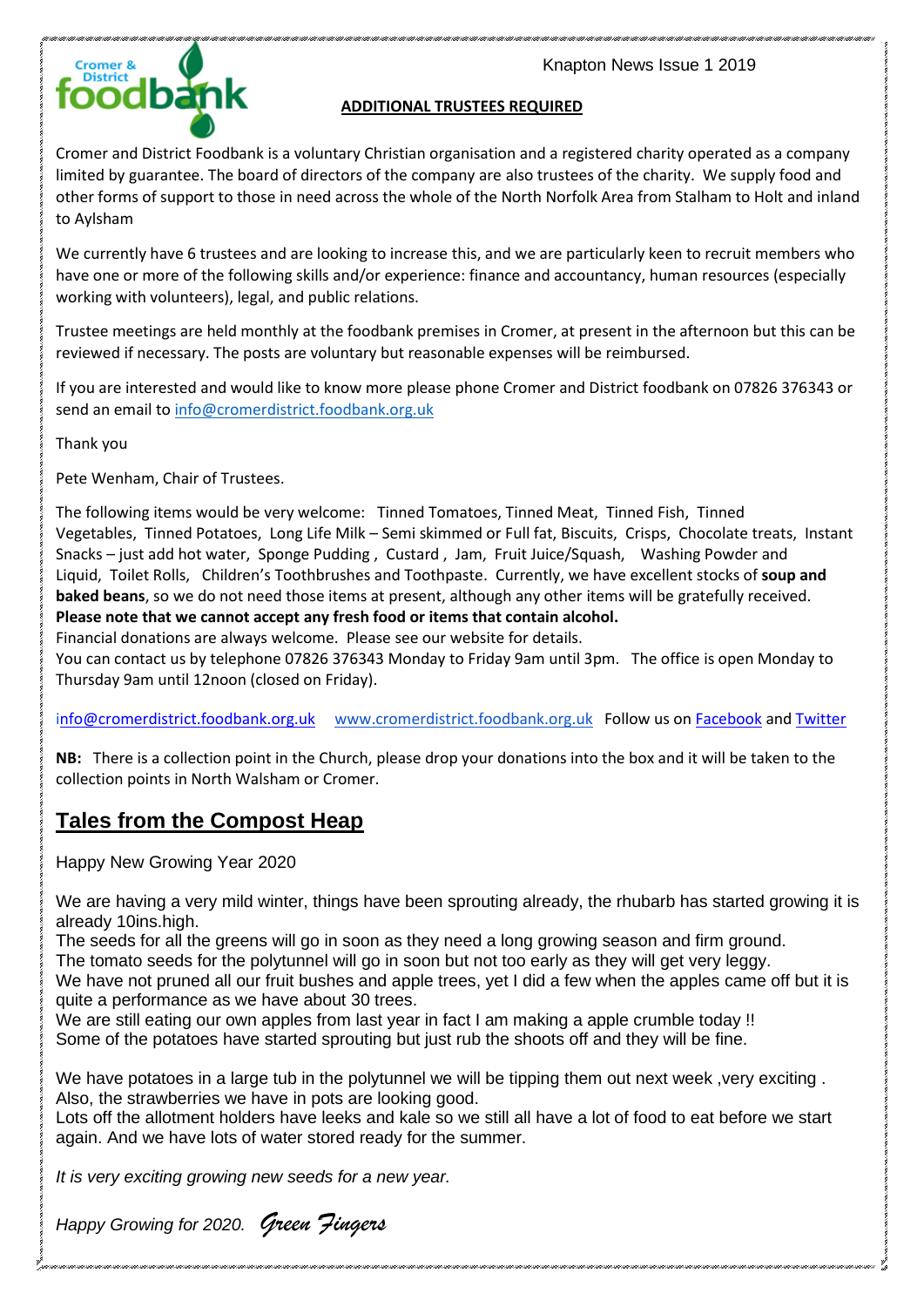

# Quiz and Chilli night

## at 7.30 Friday 24th April. Tickets £7.50

We will provide a first-class home-made chilli con-carne with a vegetarian option, Breads, cheeses etc!

All you have to do is "Bring your own Drinks."

Contact for tickets Allison on (many)720826 or 07769613399 Raffle Prizes needed, contact Liz on 7222271 if you have one!! Money raised will go to the Urgent Roof Repairs!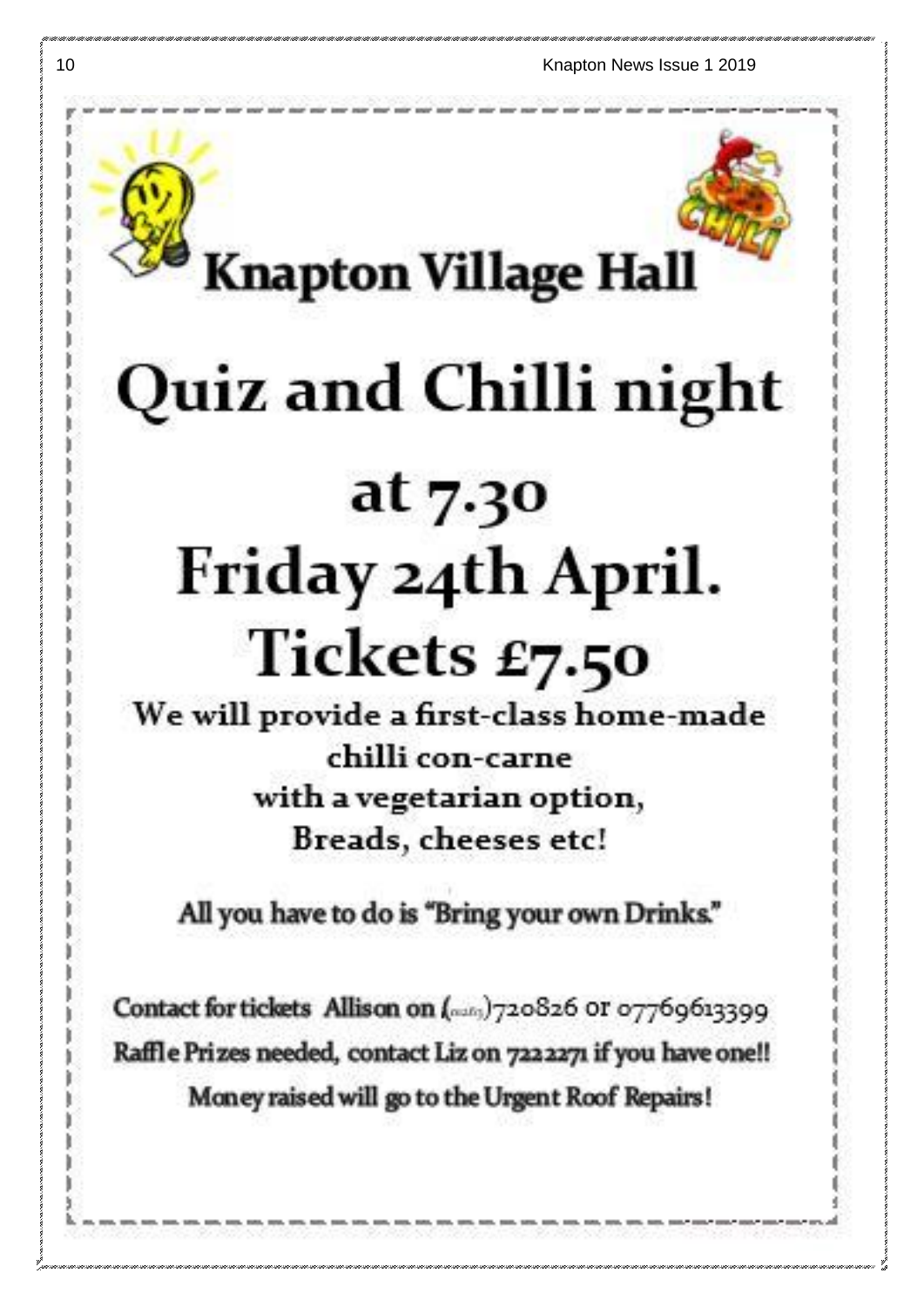### **What's On In Knapton? April – July 2020**

### 11 **Knapton News Issue 1 2019**

### **April**

| Tuesday 7th                                    | 10.00am- 11.00am<br>2.15 pm | Zumba Gold - 11.30 - 12.30 Seated Zumba - Village Hall<br>Knapton Women's Own - Village Hall |
|------------------------------------------------|-----------------------------|----------------------------------------------------------------------------------------------|
| Wednesday 8th11                                | 7.30pm<br>1.30pm            | Parish Council<br>The Knitting and Stitching Group - Village Hall                            |
| Friday 10 <sup>th</sup>                        | 10.00am                     | Coffee Club                                                                                  |
| Tuesday 14th                                   | 10.00am- 11.00am            | Zumba Gold - 11.30 - 12.30 Seated Zumba - Village Hall                                       |
| Tuesday 21st                                   | 10.00am- 11.00am            | Zumba Gold - 11.30 - 12.30 Seated Zumba - Village Hall                                       |
| Wednesday 22nd                                 | 1.30pm                      | The Knitting and Stitching Group - Village Hall                                              |
| Friday 24th                                    | 10.00am                     | Coffee Club                                                                                  |
|                                                | 7.30pm                      | Chilli and Quiz Night - Village Hall (see Advert for more Info)                              |
| May                                            |                             |                                                                                              |
| Tuesday 5 <sup>th</sup>                        | 10.00am- 11.00am            | Zumba Gold - 11.30 - 12.30 Seated Zumba - Village Hall                                       |
|                                                | 2.15pm                      | Knapton Women's Own - Village Hall                                                           |
|                                                | 7.30pm                      | Parish Council                                                                               |
| Thursday 7 <sup>th</sup>                       | 0700am - 10.00pm            | <b>Local Elections</b>                                                                       |
| Friday 8 <sup>th</sup>                         | 10am                        | Coffee Club                                                                                  |
| Tuesday 12th                                   | 10.00am- 11.00am            | Zumba Gold - 11.30 - 12.30 Seated Zumba - Village Hall                                       |
| Wednesday 13th                                 | 1.30pm                      | The Knitting and Stitching Group - Village Hall                                              |
| Tuesday 19th                                   | 10.00am- 11.00am            | Zumba Gold - 11.30 - 12.30 Seated Zumba - Village Hall                                       |
| Friday 22nd                                    | 10am                        | Coffee Club                                                                                  |
| Tuesday 26 <sup>th t</sup>                     | 10.00am- 11.00am            | Zumba Gold - 11.30 - 12.30 Seated Zumba - Village Hall                                       |
| Wednesday 27th                                 | 1.30pm                      | The Knitting and Stitching Group- Village Hall                                               |
|                                                |                             |                                                                                              |
| June                                           |                             |                                                                                              |
| Tuesday 2nd                                    | 10.00am- 11.00am            | Zumba Gold - 11.30 - 12.30 Seated Zumba - Village Hall                                       |
|                                                | 2.15pm                      | Knapton Women's Own - Village Hall                                                           |
|                                                | 7.30pm                      | Parish Council                                                                               |
| Tuesday 9 <sup>th</sup>                        | 10.00am- 11.00am            | Zumba Gold - 11.30 - 12.30 Seated Zumba - Village Hall                                       |
| Wednesday 10 <sup>th</sup>                     | 1.30pm                      | The Knitting and Stitching Group - Village Hall                                              |
| Friday 12th                                    | 10.00am                     | Coffee Club                                                                                  |
| Tuesday 16th                                   | 10.00am- 11.00am            | Zumba Gold - 11.30 - 12.30 Seated Zumba - Village Hall                                       |
| Tuesday 23rd                                   | 10.00am- 11.00am            | Zumba Gold - 11.30 - 12.30 Seated Zumba - Village Hall                                       |
| Wednesday 24th                                 | 1.30pm                      | The Knitting and Stitching Group - Village Hall                                              |
| Friday 26th                                    | 10.00am                     | Coffee Club                                                                                  |
| July                                           |                             |                                                                                              |
| Tuesday 7th                                    | 10.00am- 11.00am            | Zumba Gold - 11.30 - 12.30 Seated Zumba - Village Hall                                       |
|                                                | 2.15pm                      | Knapton Women's Own - Annual Strawberry Tea -                                                |
|                                                |                             | Supporting this Year's Charity Cromer Hospital Friends                                       |
|                                                |                             | <b>EVERYONE WELCOME - Village Hall</b>                                                       |
|                                                | 7.30pm                      | Parish Council                                                                               |
| Wednesday 8 <sup>th</sup>                      | 1.30pm                      | The Knitting and Stitching Group - Village Hall                                              |
| Friday 10th                                    | 10am                        | Coffee Club                                                                                  |
| Tuesday 14th                                   | 10.00am- 11.00am            | Zumba Gold - 11.30 - 12.30 Seated Zumba - Village Hall                                       |
| Tuesday 21st                                   | 10.00am- 11.00am            | Zumba Gold - 11.30 - 12.30 Seated Zumba - Village Hall                                       |
| Wednesday 22nd                                 | 1.30pm                      | The Knitting and Stitching Group - Village Hall<br>Coffee Club                               |
| Friday 24th<br>Sunday 26 <sup>th</sup>         | 10.00am<br>2pm to Sunset    | Musical Garden Party - Knapton Hall                                                          |
| Tuesday 28 <sup>th</sup>                       | 10.00am- 11.00am            | Zumba Gold - 11.30 - 12.30 Seated Zumba - Village Hall                                       |
| ***                                            |                             | EVERYONE IS WELCOME TO COME TO COFFEE CLUB PLEASE CALL ALISON ON 01263                       |
|                                                |                             |                                                                                              |
| 722323 FOR INFORMATION ON THE NEXT LOCATION!!! |                             |                                                                                              |